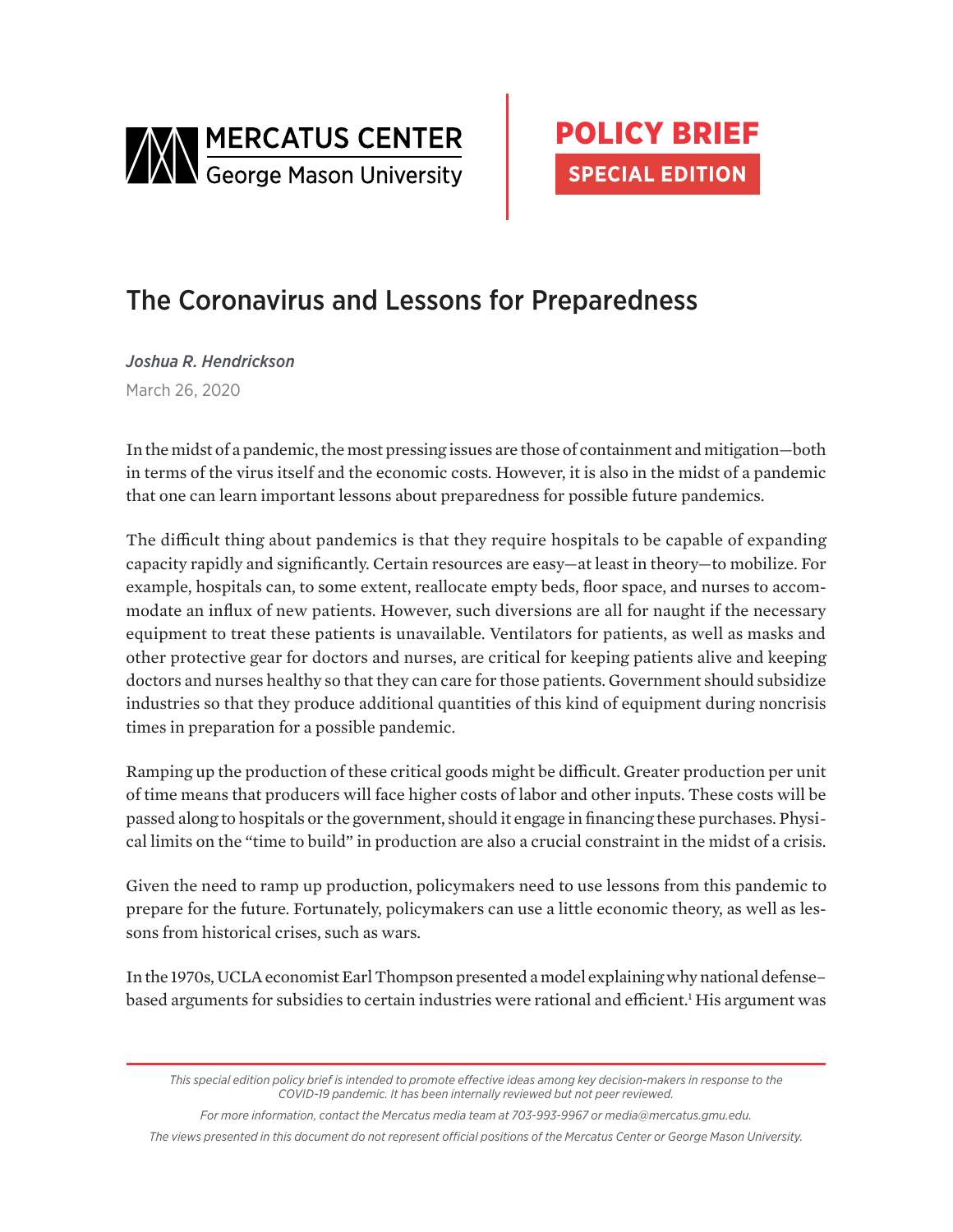that governments often impose rationing and price controls during wars on particular types of goods. Because the firms that produce these goods know this, they tend to underinvest. He argued that a rational response to this problem is for the government to subsidize industries affected by these policies in peacetime to prevent such underinvestment. In other words, during peacetime the government should compensate the industries that bear the policy-induced costs during wartime. Thompson's examination of subsidies in the United States confirmed this predicted pattern.

In my own work, I have pointed out that a similar argument applies for industries engaged in the type of production that is complementary to national defense.<sup>2</sup> During peacetime, the military operates at a lower capacity than it would during a war. When war begins, the military has to be able to dramatically increase its capacity. Certain industries, such as shipping and airlines, are complementary to defense because they are capable of providing sealift and airlift for the military during times of war or other emergencies. Nonetheless, if these industries expect that the government is going to divert their assets for military use during such times, they will tend to underinvest. As a result, the US government provides peacetime subsidies to these industries in exchange for their services during times of war and other emergencies. In short, there are gains from trade between the US military and the shipping and airline industries during times of war. However, rather than waiting for war to break out to attempt to strike an agreement, the US government has an explicit policy that outlines the terms of the agreement.

Policymakers need to recognize that the same economic logic applies during a pandemic. When a pandemic occurs, the demand for medical supplies such as masks and other protective equipment for healthcare workers and ventilators for patients necessarily increases. The excess masks and ventilators that the hospital has on hand before the pandemic are quickly used up. One solution would be for the government to provide subsidies to firms that make the products used in intensive care during noncrisis times, perhaps through direct purchase and storage of these goods, so that the country is prepared when faced with a possible pandemic. This solution would require the government to maintain a stock of N95 masks, isolation gowns, eye shields, disposable gloves, ventilators and ventilator supplies, oxygen masks, suction equipment, ECMO machines, dialysis machines, feeding tubes, glucometers, and urinary catheters. While the US government has attempted to embark on similar measures in the past, it has never followed through with a comprehensive plan or proper replenishment.3

Preparedness is not limited to supplies but also extends to domestic productive capacity. A comprehensive program would require consulting medical professionals to determine everything that is necessary for pandemic preparedness. In the aftermath of the current pandemic, the government should put together a committee of medical professionals and industry experts to determine a comprehensive list of goods that are needed in a pandemic, but for which the time to build is lengthy or ordinary market activity does not create sufficient capacity to ramp up production over short periods of time or for which domestic production capability does not currently exist.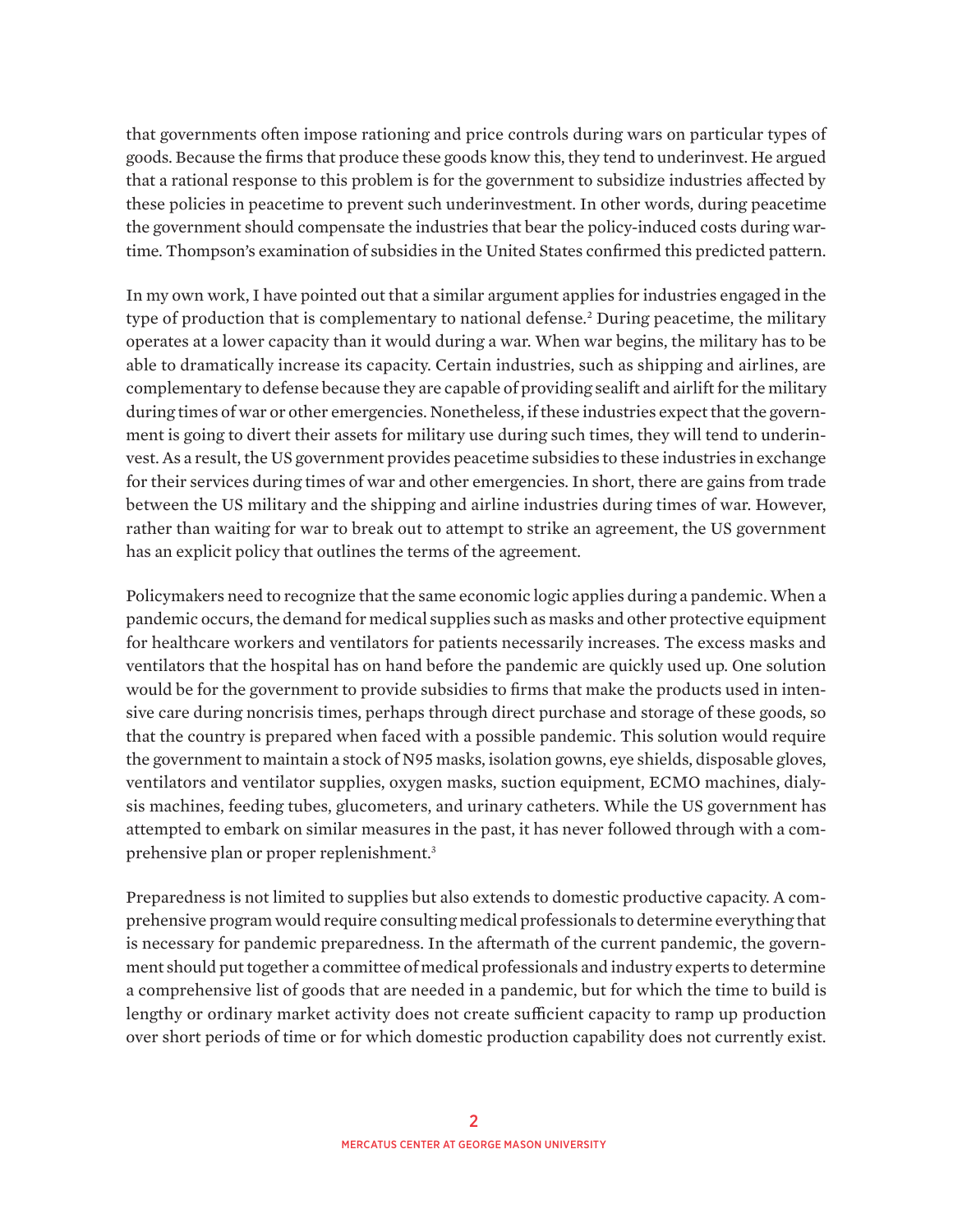In general, the objective of these policies is to rapidly scale up US capacity to provide intensive care to its citizens in the face of a pandemic.

These policies are not without precedent. The US government already has initiated these types of policies. For example, the production of vaccines requires the use of chicken eggs. When vaccines need to be produced rapidly, this imposes an important constraint on production because the number of eggs available is limited by the number of hens and the fact that each hen only lays approximately one egg per day. A country of 300 million people will either need to have a lot of hens or have to wait a long time before a sufficient number of vaccinations are available. Of course, hens are typically raised for purposes that are not related to the production of vaccines. From a social perspective, since pandemics are low-probability events, the market tends to underprovide hens and eggs. As a result, the Biomedical Advanced Research and Development Authority (BARDA) within the Department of Health and Human Services uses federal contracts to ensure that there is a sufficient supply of eggs available in case of a pandemic.4 These contracts ensure that there is the economic capacity to develop a vaccine without having to divert resources during a crisis.

Some might worry that the sorts of policies being advocated here might lead to rent-seeking behavior, with many companies arguing that their products are crucial to fight a pandemic. The term "rent-seeking" refers to the attempts of firms and industries to try to acquire the benefits of the subsidy without actually contributing anything of value to the program. As with any government subsidy, there is little doubt that some degree of rent-seeking would occur. Industries might petition for subsidies and lobby to be designated as crucial. Therefore, this policy approach requires limits, rules, and transparency measures that guard against the problems that arise from government-granted subsidies. Nevertheless, the relevant question is whether the benefits of the subsidy program would be greater than the costs, inclusive of rent-seeking. Some back-of-theenvelope calculations would seem to suggest that rent-seeking would be a minor concern.

For example, suppose that there will be one additional pandemic from now until the end of time. How much would the United States be willing to spend on an annual basis to be better prepared? To get a sense of the willingness to pay, suppose that this pandemic would result in the deaths of 1 percent of the US population. Given the current US population, this amounts to approximately 3 million deaths. Now suppose that, of these deaths, only 2 percent could have been saved from better preparedness. This amounts to 60,000 lives saved from preparedness—a very conservative estimate given that deaths could spiral out of control owing to a lack of preparedness. Using the value of a statistical life of \$9 million, this number of lives saved would imply a value of \$540 billion from better preparedness.<sup>5</sup> Using a discount rate of 3 percent, the average annual cost of such a program, including rent-seeking, would have to exceed \$16.2 billion from now until eternity to offset the benefits.<sup>6</sup> And even that estimate assumes that only one pandemic ever occurs and that the total number of lives saved is a small fraction of all possible deaths. The actual costs of purchasing and storing supplies and equipment are likely to be low on an annual basis because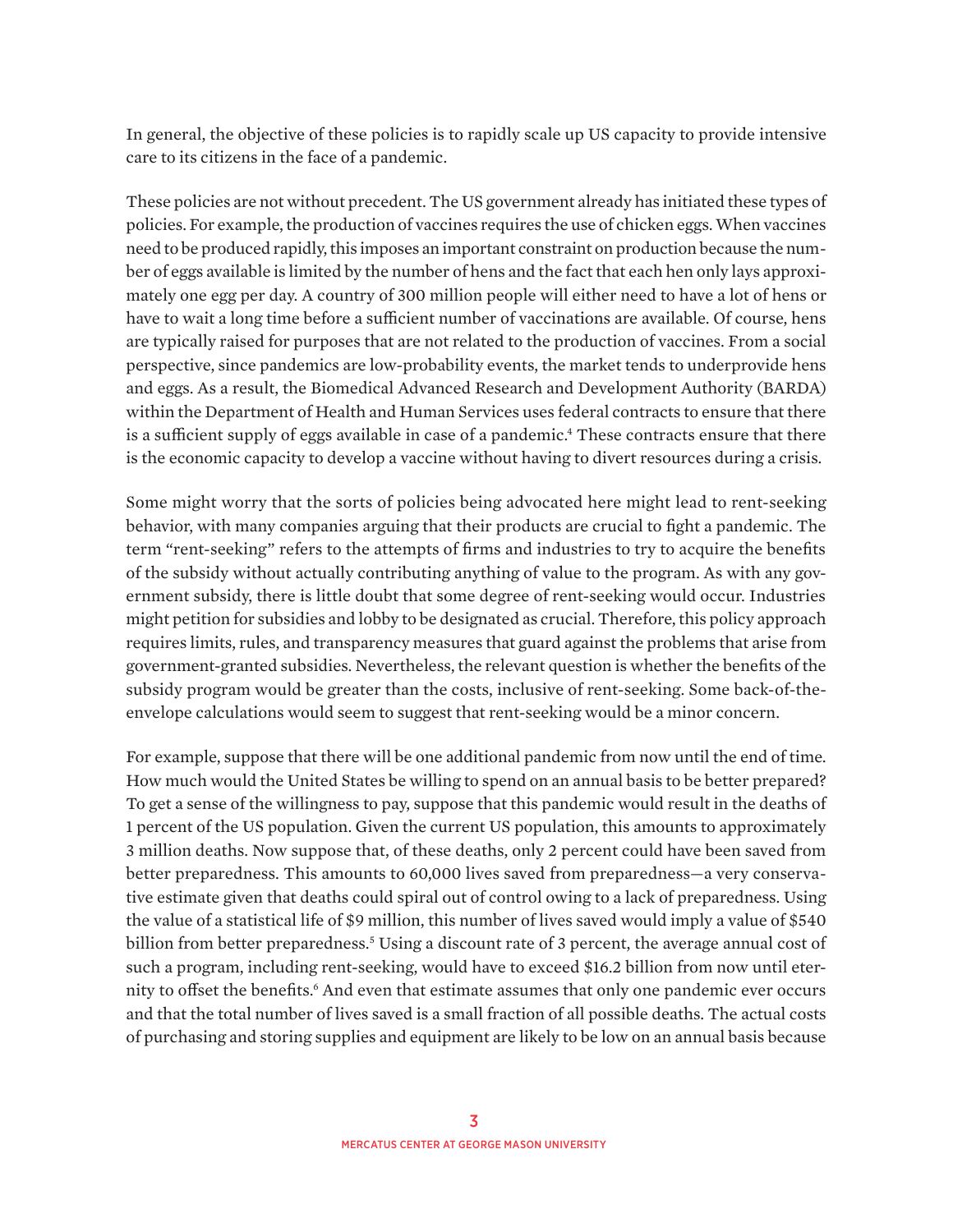most of the cost is related to storage and periodic replenishment. Thus, it seems that the costs of rent-seeking would have to be pretty substantial for this program not to pass a cost-benefit analysis. Other policies, such as subsidies to encourage domestic production, might be more of a target for rent-seeking. However, the government could potentially prevent rent-seeking for candidate firms by imposing price controls on these firms during pandemics.<sup>7</sup>

It is time to recognize that policies designed to create preparedness for war offer potential lessons for preparing for a pandemic. Like wars, pandemics require a quick and substantial increase in capacity. Similar to how militaries must be able to quickly scale up their capacity, pandemics require that hospitals be able to scale up their capacity to provide intensive care. In order to scale up the military quickly and effectively, the government provides peacetime subsidies to particular industries in exchange for their services or sacrifices during wartime. The US government has already taken similar actions for the production of vaccinations during a pandemic. However, the government needs to go further so that hospitals are capable of scaling up intensive care capabilities.

The costs are likely to be modest relative to the federal budget. BARDA pays approximately \$57 million per year to secure a sufficient egg supply for vaccines. This amount is comparable to a rounding error in the federal budget. Since some items for pandemic preparedness are storable, they would entail much smaller periodic expenditures and likely modest storage costs. In addition, these costs are likely to be substantially lower than the costs paid in the midst of a pandemic, when governments would have to pay elevated prices. And that is not to mention the cost of the unnecessary loss in human life that could have been prevented through better preparedness. The cost of these lost lives is likely to swamp the cost of the subsidies as well. Thus, compared with the relevant counterfactual, these preparedness subsidies would not only better prepare the United States for future events, but they would be less costly than the status quo over the long run. Finally, drawing lessons from war preparedness would better prepare the United States not only for pandemics, but also for the potential of biological warfare and similar threats.

## **ABOUT THE AUTHOR**

Joshua Hendrickson is an associate professor of economics at the University of Mississippi and a senior affiliated scholar at the Mercatus Center at George Mason University.

## **NOTES**

- 1. Earl A. Thompson, "An Economic Basis for the 'National Defense Argument' for Aiding Certain Industries," *Journal of Political Economy* 87, no. 1 (1979): 1–36.
- 2. Joshua R. Hendrickson, "U.S. Maritime Policy and Economic Efficiency" (working paper, November 2019).
- 3. Beth Reinhard and Emma Brown, "Face Masks in National Stockpile Have Not Been Substantially Replenished since 2009," *Washington Post*, March 10, 2020.